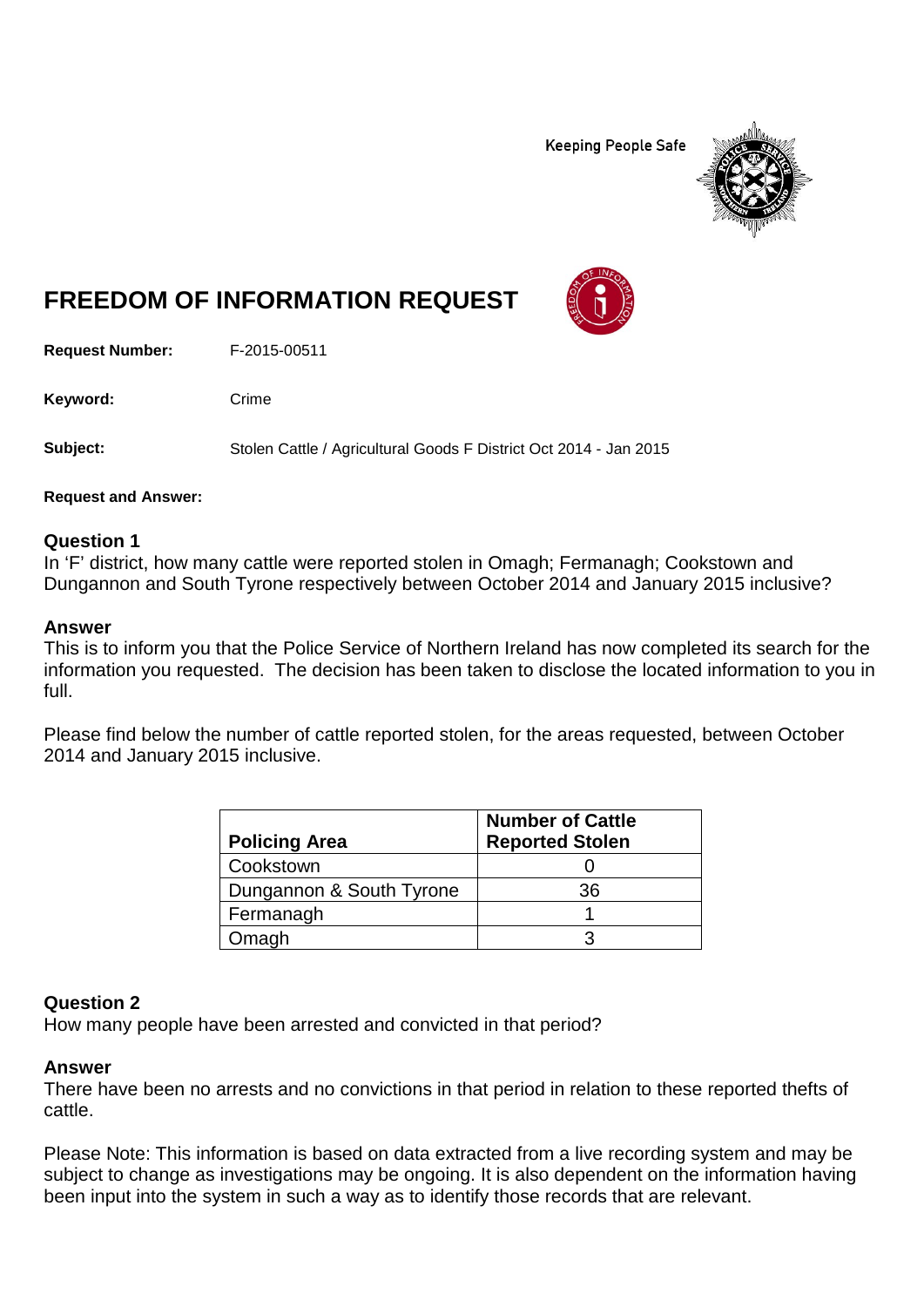# **Question 3**

Breakdown of this information by the type/breed of cattle stolen.

## **Answer**

Please note that the type / breed of cattle is not information that is recorded for each incident but a breakdown of the ones that are recorded are shown in the table below.

| <b>Policing Area</b>     | <b>Breed of Cattle Stolen</b>          |
|--------------------------|----------------------------------------|
| Cookstown                | <b>None</b>                            |
|                          | 20 – Mixture of Charolais and Limousin |
| Dungannon & South Tyrone | $3 - F$ reesian                        |
| Fermanagh                | 1 - Ayrshire                           |
|                          | 1 - Charolais                          |
| Omagh                    | 1 - Freesian                           |

# **Question 4**

In 'F' district, how many incidents of agricultural machinery theft were reported in Fermanagh; Omagh, Cookstown and Dungannon & South Tyrone respectively between: October 2014 and January 2015.

## **Answer**

Please find below the number of reported incidents of the theft of agricultural machinery or related items, for the areas requested, between October 2014 and January 2015 inclusive.

| <b>Policing Area</b>     | <b>Reported Incidents of</b><br><b>Agricultural Theft</b> |
|--------------------------|-----------------------------------------------------------|
| Cookstown                |                                                           |
| Dungannon & South Tyrone |                                                           |
| Fermanagh                | 6                                                         |
| Omagh                    |                                                           |

# **Question 5**

Break this information down by Type/Category of agricultural machinery?

## **Answer**

Please find attached at the end of this document a breakdown of the types of agricultural machinery and related items.

Please note: For each reported incident, more than one item or piece of machinery may have been stolen. This is why there are a greater number of items stolen than there are reported incidents of agricultural theft.

## **Question 6**

What resources have the PSNI allocated to tackle this problem in 'F' District?

## **Answer**

The PSNI currently have two Inspectors across F District along with a Constable who investigates all reports of livestock theft. There is also one Detective Constable who is responsible for all reports of agricultural crime involving an organised crime perspective. This is in addition to daily proactive patrolling within the District along with targeted operations.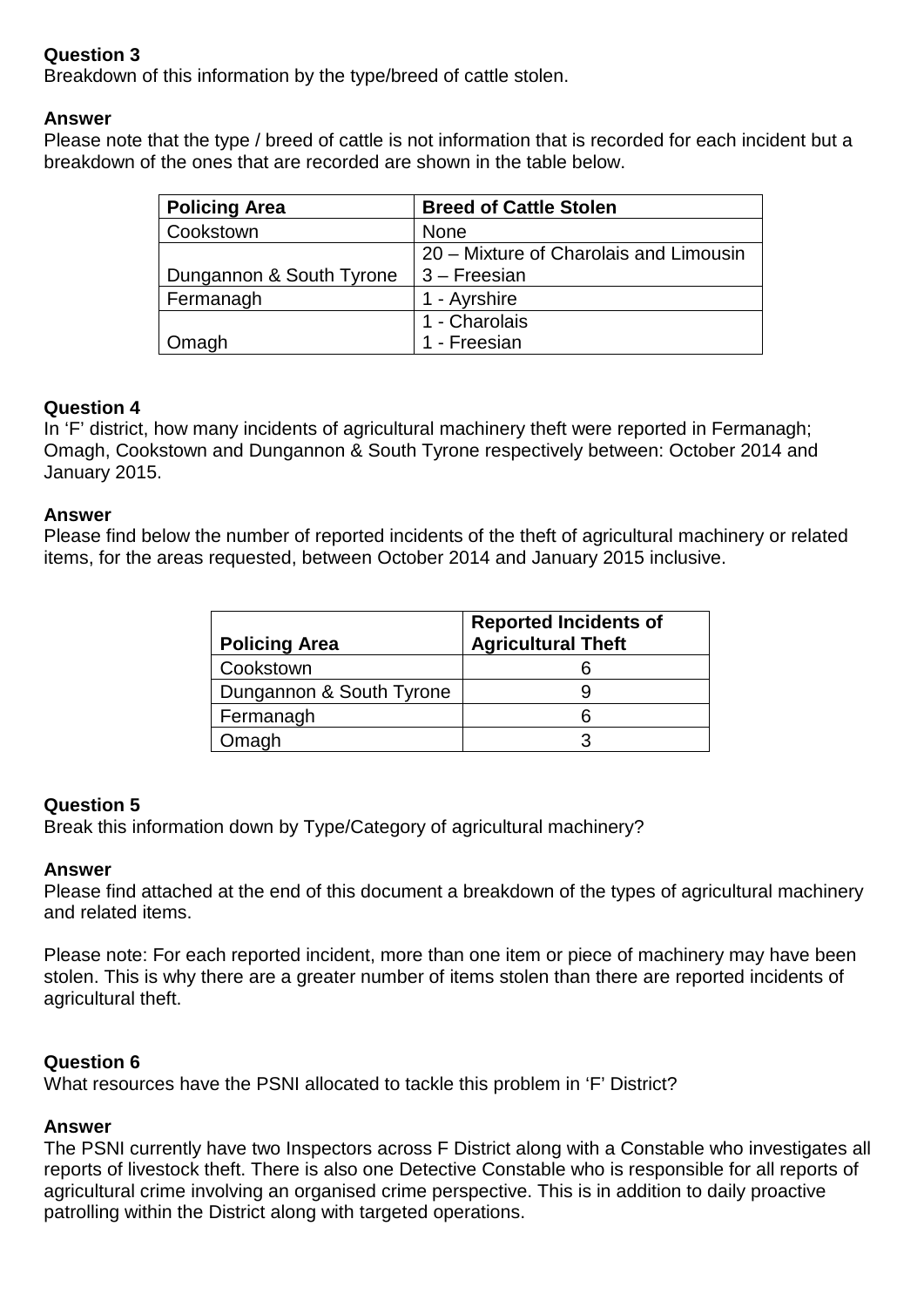## **Question 7**

How many people have been arrested and or convicted in this period?

#### **Answer**

There have been no arrests and no convictions in that period in relation to these reported thefts of agricultural machinery but there was one discretionary disposal issued in this period.

Agricultural crime covers burglary, robbery and theft offences where the property or vehicles stolen have an agricultural link (eg farm equipment, agricultural vehicles, livestock) or where the location was agricultural (eg farm, farmhouse). This information is identified from both drop down pick lists and free text searches using key agricultural-related words.

Property and vehicle details have then been linked to the crimes identified as agricultural and records have been included where property has been classified as stolen and the property details indicates cattle, or where property/vehicles have been classified as stolen and the details indicate machinery or tools, vehicle other than a car or other articles that may be relevant.

Please Note: This information is based on data extracted from a live recording system and may be subject to change as investigations may be ongoing. It is also dependent on the information having been input into the system in such a way as to identify those records that are relevant.

If you have any queries regarding your request or the decision please do not hesitate to contact me on 028 9070 0164. When contacting the Freedom of Information Team, please quote the reference number listed at the beginning of this letter.

If you are dissatisfied in any way with the handling of your request, you have the right to request a review. You should do this as soon as possible or in any case within two months of the date of issue of this letter. In the event that you require a review to be undertaken, you can do so by writing to the Head of Freedom of Information, PSNI Headquarters, 65 Knock Road, Belfast, BT5 6LE or by emailing [foi@psni.pnn.police.uk.](mailto:foi@psni.pnn.police.uk)

If following an internal review, carried out by an independent decision maker, you were to remain dissatisfied in any way with the handling of the request you may make a complaint, under Section 50 of the Freedom of Information Act, to the Information Commissioner's Office and ask that they investigate whether the PSNI has complied with the terms of the Freedom of Information Act. You can write to the Information Commissioner at Information Commissioner's Office, Wycliffe House, Water Lane, Wilmslow, Cheshire, SK9 5AF. In most circumstances the Information Commissioner will not investigate a complaint unless an internal review procedure has been carried out, however the Commissioner has the option to investigate the matter at his discretion.

Please be advised that PSNI replies under Freedom of Information may be released into the public domain via our website @ [www.psni.police.uk](http://www.psni.police.uk/)

Personal details in respect of your request have, where applicable, been removed to protect confidentiality.